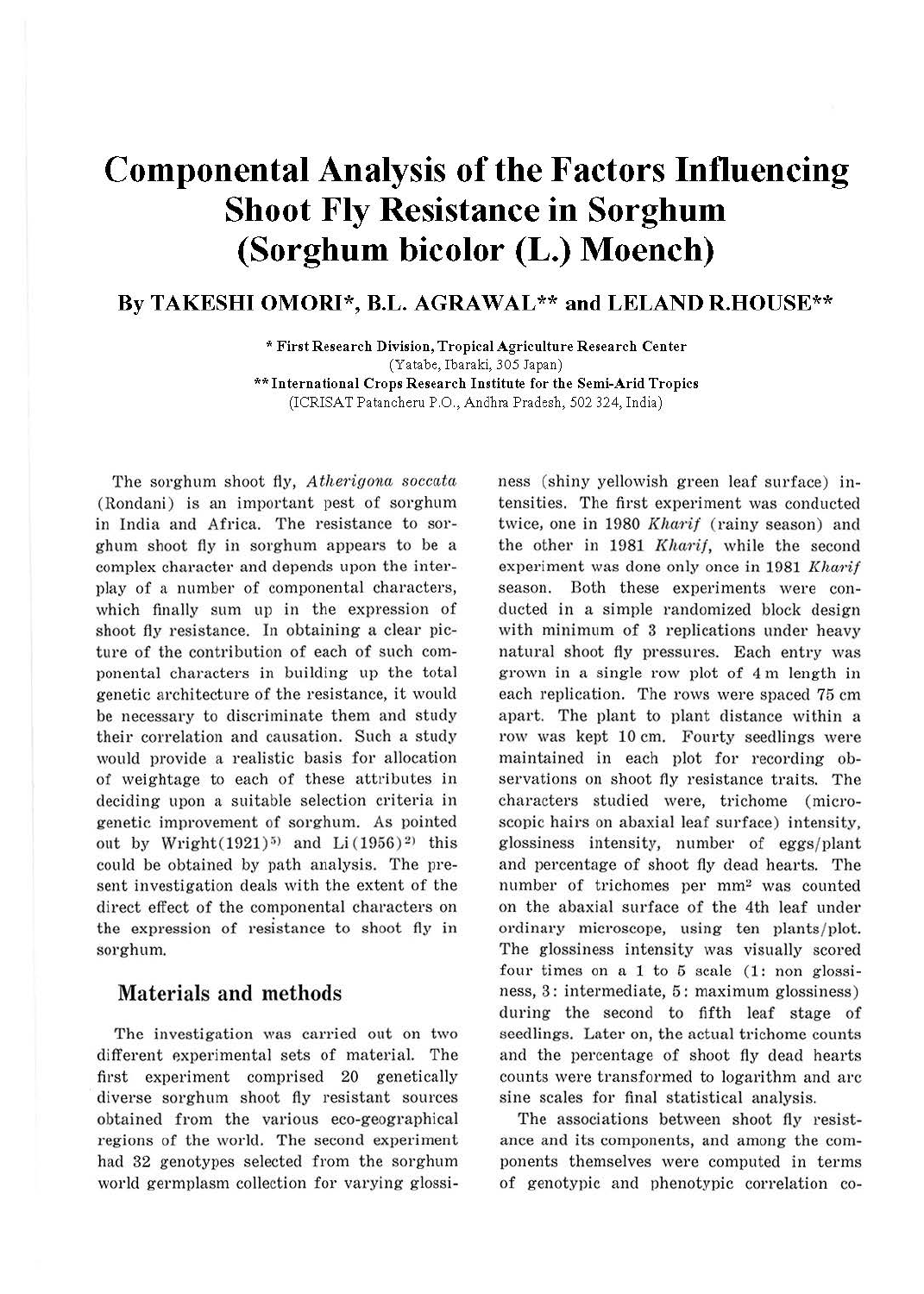efficients using genotypic and phenotypic variance and covariance components in all three experimental sets. The causal role in building up these correlations was analysed by path-coefficient analysis as suggested by

Dewey and  $Lu(1959),$ <sup>1)</sup> taking shoot fly resistance (percentage of shoot fly dead hearts) as the effect, and other characters as the all possible causes.

| Table 1. Genotypic correlation coefficients between factors contributing resistance |  |  |  |  |  |  |
|-------------------------------------------------------------------------------------|--|--|--|--|--|--|
| to shoot flies                                                                      |  |  |  |  |  |  |

| Factors     | Expt.<br>No.     | Trichome<br>intensity | Glossiness<br>intensity | No. of<br>eggs/plant | $%$ of<br>dead hearts |
|-------------|------------------|-----------------------|-------------------------|----------------------|-----------------------|
| Trichome    | 1(a)             | 1.000                 | $0.8330**$              | $-0.6973**$          | $-0.8174**$           |
| intensity   | 1(b)             | 1.000                 | $0.8279**$              | $-0.7427**$          | $-0.7768**$           |
|             | $\boldsymbol{2}$ | 1.000                 | $0.8159**$              | $-0.7529**$          | $-0.7305**$           |
| Glossiness  | 1(a)             |                       | 1.000                   | $-0.8255**$          | $-0.9351**$           |
| intensity   | 1(b)             |                       | 1.000                   | $-0.7479**$          | $-0.8655**$           |
|             | $\overline{2}$   |                       | 1.000                   | $-0.8245**$          | $-0.8115**$           |
| No. of      | 1(a)             |                       |                         | 1.000                | $0.9971**$            |
| eggs/plant  | 1(b)             |                       |                         | 1.000                | $0.9217**$            |
|             | $\overline{2}$   |                       |                         | 1.000                | $1.000$ **            |
| $%$ of      | 1(a)             |                       |                         |                      | 1.000                 |
| dead hearts | 1(b)             |                       |                         |                      | 1.000                 |
|             | $\boldsymbol{2}$ |                       |                         |                      | 1.000                 |

Note: Experiment No.  $1(a)$  - Conducted during 1980 Kharif, 20 genotypes. Experiment No. 1(b) - Conducted during 1981 Kharif, 20 original genotypes + 2 susceptible checks.

Experiment No. 2  $-$  Conducted during 1981 Kharif, 32 genotypes.

 $*$ : Significant at 5% probability.

\*\*: Significant at 1% probability.

#### Table 2. Phenotypic correlation coefficients between factors contributing resistance to shoot flies

| Factors                 | Expt.<br>No.                     | Trichome<br>intensity   | <b>Glossiness</b><br>intensity         | No. of<br>eggs/plant                    | $%$ of<br>dead hearts                     |
|-------------------------|----------------------------------|-------------------------|----------------------------------------|-----------------------------------------|-------------------------------------------|
| Trichome<br>intensity   | 1(a)<br>1(b)<br>$\boldsymbol{2}$ | 1.000<br>1.000<br>1.000 | $0.8289**$<br>$0.7865**$<br>$0.7797**$ | $-0.4946*$<br>$-0.5542**$<br>$-0.3342$  | $-0.7190**$<br>$-0.6156**$<br>$-0.5708**$ |
| Glossiness<br>intensity | 1(a)<br>1(b)<br>$\overline{2}$   |                         | 1.000<br>1.000<br>1.000                | $-0.5848**$<br>$-0.5397**$<br>$-0.3469$ | $-0.8177**$<br>$-0.6666**$<br>$-0.6025**$ |
| No. of<br>eggs/plant    | 1(a)<br>1(b)<br>$\overline{c}$   |                         |                                        | 1.000<br>1.000<br>1.000                 | $0.7334**$<br>$0.7051**$<br>$0.5296**$    |
| $%$ of<br>dead hearts   | 1(a)<br>1(b)<br>$\boldsymbol{2}$ |                         |                                        |                                         | 1.000<br>1.000<br>1.000                   |

Note: Experiment No.  $1(a)$  - Conducted during 1980 Kharif, 20 genotypes.

Experiment No.  $1(b)$  - Conducted during 1981 Kharif, 20 original genotypes + 2 susceptible checks.

Experiment No. 2  $-$  Conducted during 1981 Kharif, 32 genotypes.

\* : Significant at 5% probability.

\*\*: Significant at 1% probability.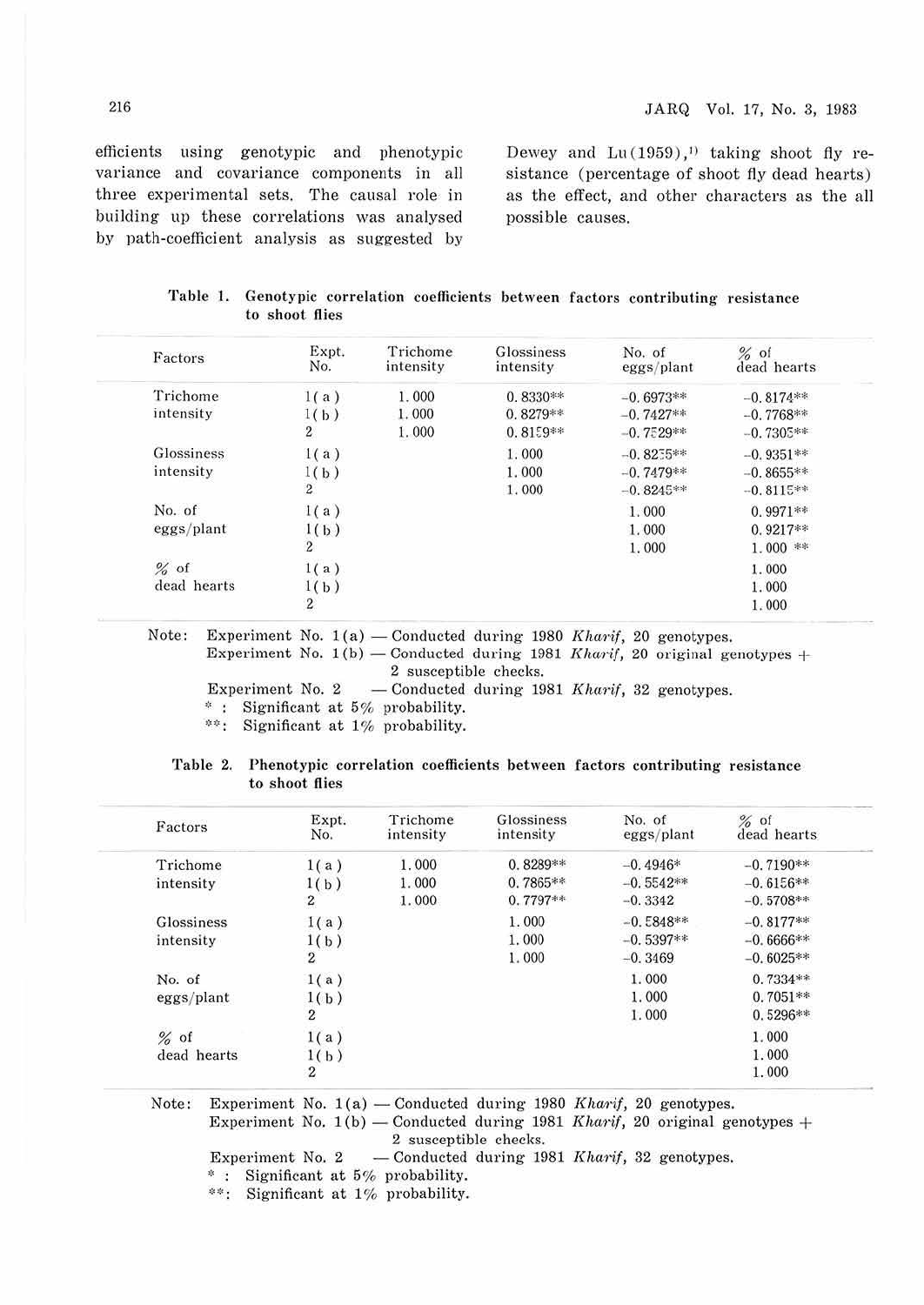# **Results and discussion**

Genotypic and phenotypic correlation coefficients between shoot fly resistance and the characters contributing to it, and among the characters themselves are given in Table 1 and 2. As is apparent from these two tables, all four shoot fly resistance traits are highly significantly associated with each other at both genotypic and phenotypic levels over all three experiments, indicating that all are important for shoot fiy resistance in sorghum. In general, the magnitude of these correlations are quite consistent over all experiments at the both levels. There are highly significant negative correlations between shoot fly resistance and trichome intensity  $(-0.730 < r < -0.817)$ and glossiness intensity  $(-0.811 < r < -0.935)$ , which indicates that glossiness trait appears to be more important than trichomes for shoot fly resistance in sorghum. The shoot fly resistance is highly positively associated with the number of eggs/plant  $(0.921 < r < 1.000)$ which is rather quite an expected situation

for a trait like shoot fly resistance since egg laying bas its direct bearing on shoot fly damage. Similar results were reported by Sharma et al.  $(1977)^{4}$ .

There is a highly significant positive correlation between glossiness intensity and trichome intensity  $(0.815 < r < 0.833)$ , indicating that in most cases glossiness and trichomes exist together. This is quite an interesting and important relationship from the viewpoint of shoot fly resistance. Shoot fly egg laying is highly significantly and negatively associated with trichomes  $(-0.697 < r < -0.752)$  and glossiness  $(-0.747 < r < -0.825)$  traits, indicating that both are working as deterring ovipositional non-preference of the shoot fly to sorghum varieties. The role of trichomes as a deterring factor was already suggested by Maiti and Bidinger  $(1979)^3$ . The negative correlation observed between egg laying and glossiness intensity may be caused by the tight positive association of glossiness with trichomes, a deterring factor.

Path analysis (Fig. 1) clearly reveals that



Fig. 1. Path analysis of factors contributing resistance to shoot flies at genotypic level

Note: Experiment No.  $1(a)$  - Conducted during 1980 Kharif, 20 genotypes. Experiment No. 1(b) - Conducted during 1981 *Kharif*, 20 original genotypes + 2 susceptible checks.

Experiment No. 2  $-$  Conducted during 1981 Kharif, 32 genotypes.  $r -$  Correlation coefficients.

p - Path coefficients.